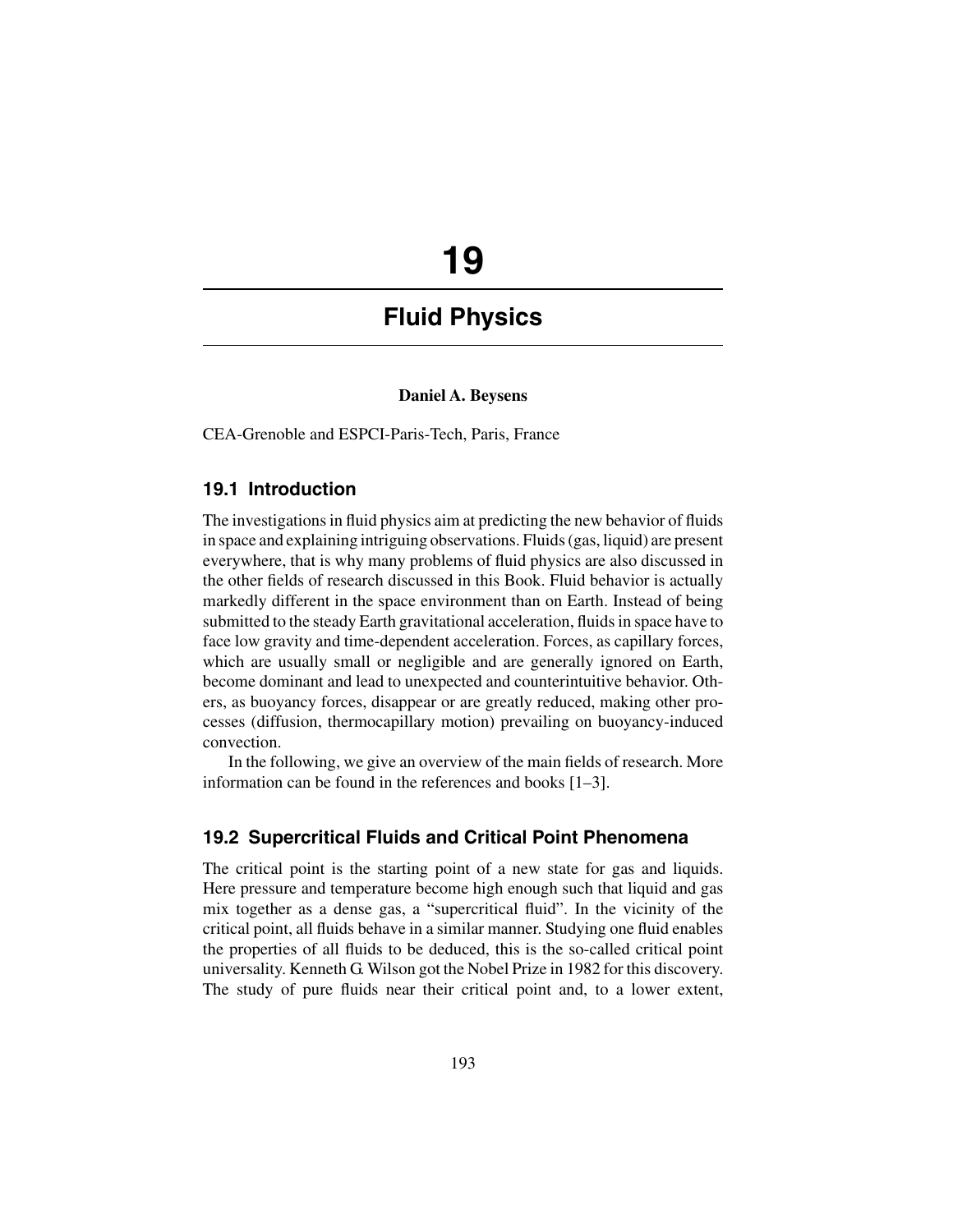| Number    | Definition                                            | Meaning                 | Others                               |
|-----------|-------------------------------------------------------|-------------------------|--------------------------------------|
| Capillary | $Ca = \frac{\sigma}{nV}$                              | capillary velocity/     | $\eta$ : dynamic (shear) viscosity;  |
|           |                                                       | fluid velocity          | V: fluid velocity                    |
| Peclet    | $\text{Pe} = \frac{VL}{D}$                            | fluid velocity/         | D, diffusion coefficient             |
|           |                                                       | diffusion               | (thermal or solutal)                 |
|           | <i>Marangoni</i> Ma = $\frac{\sigma_T \Delta TL}{nD}$ | surface tension forces/ | $\sigma_T$ , surface tension thermal |
|           |                                                       | viscous forces          | derivative; $\Delta T$ , temperature |
|           |                                                       |                         | difference; $D$ , thermal            |
|           |                                                       |                         | diffusivity; $L$ , characteristic    |
|           |                                                       |                         | length                               |
| Weber     | $\text{We} = \frac{\rho L V^2}{I}$                    | inertial energy/        | $\rho$ , fluid density               |
|           |                                                       | capillary energy        |                                      |

**Table 19.1** Main parameters in fluid physics

liquid mixtures near their dissolution critical point exhibits several exceptional features: very large compressibility, making fluids become compressed under their own weight on Earth, very large thermal expansion, thus even minute temperature gradients produce large density gradients. The fluid becomes subjected to strong turbulent convective flows even under extremely small temperature difference. Vapor–liquid phase transition is mostly governed by buoyancy, bubbles (or droplets) being convected upward (or downward). When nearing the critical point, the Bond number tends to zero; the closest to the critical point, the largest the influence of gravity.

The large sensitivity of near-critical fluids emphasizes the effects. Then, the utilization of the weightless environment allows data to be obtained very near their critical point. This close vicinity enables several investigations to be made [3–5].

#### **19.2.1 Testing Universality**

Pure fluids, binary liquids or polymer blends all belong to the same universality class as the Ising system for the ferromagnetism transition. A number of important properties as susceptibility and specific heat obey, asymptotically close to the critical point, universal scaling laws with universal exponents.

# **19.2.2 Dynamics of Phase Transition**

Domains of one phase nucleate and grow at the expense of the other phase. The process, once buoyancy has been suppressed, has been shown to obey universal master laws.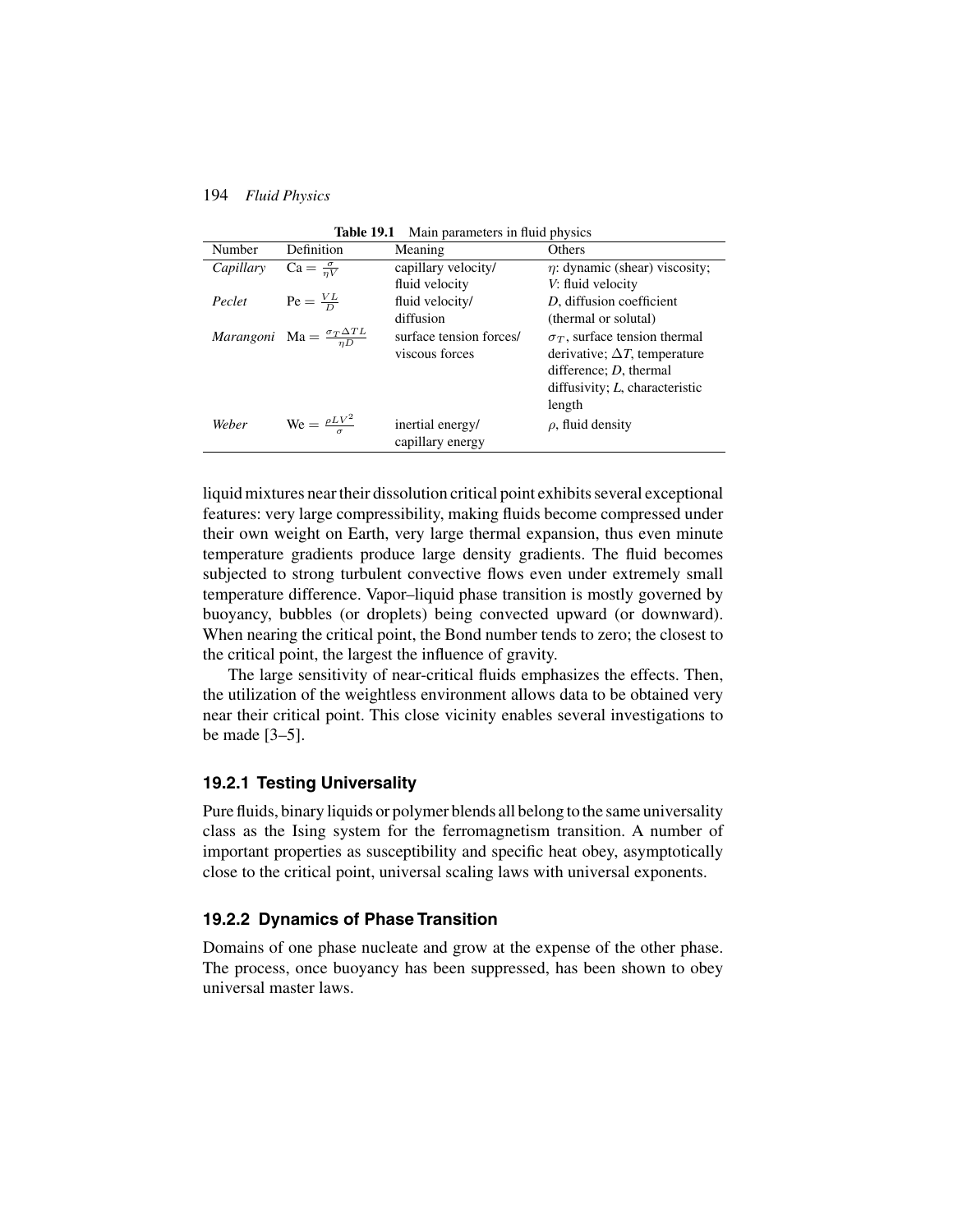#### **19.2.3 New Process of Thermalization**

The "Piston effect" has been discovered. In a closed sample submitted to a temperature rise or heat flux at a border wall, temperature rises very rapidly due to the adiabatic heating by the expansion (heating) or contraction (cooling) of the thermal boundary layer [3]. In contrast to the critical slowing down of the thermal diffusion, this process is all the more rapid as the critical point is neared, leading to "critical speeding-up" instead. On Earth, this phenomenon competes with buoyancy flows to fasten thermal equilibration.

# **19.2.4 Supercritical Properties**

Fluids like oxygen and hydrogen are also used in space under supercritical conditions because they show up as a homogeneous fluid whatever the spacecraft or satellite accelerations are, including the absence of accelerations, and in whatever way the gravity vector is oriented. In addition, supercritical fluids show very interesting environmental properties, for instance, supercritical carbon dioxide is a very powerful (and harmless for health and environment) solvent of organic matter. It is also possible to burn dangerous wastes, like ammunitions, in supercritical water in a very efficient and safe way. Experiments in space have just started in this area [6].

#### **19.3 Heat Transfer, Boiling and Two-Phase Flow**

Heat transfer classically uses convection and phase change (condensation, evaporation). In the latter case, two-phase flow (vapor and liquid) occurs. In space, the absence of buoyancy can considerably lower the performances of heat transfer. The investigations into low gravity are then concerned with the mechanisms involved in the process: evaporation, condensation, boiling and two-phase fluid flow.

#### **19.3.1 Two-Phase Flows**

Configurations close to an industrial process are mainly considered. A twophase loop experiment with capillary pumping is used [7]. Capillary forces efficiently pump the liquid in a porous medium, preventing the use of a mechanical device. The basic mechanisms (convection in an evaporating phase, drop evaporation, evaporation in a porous medium) are addressed, together with more technical investigations.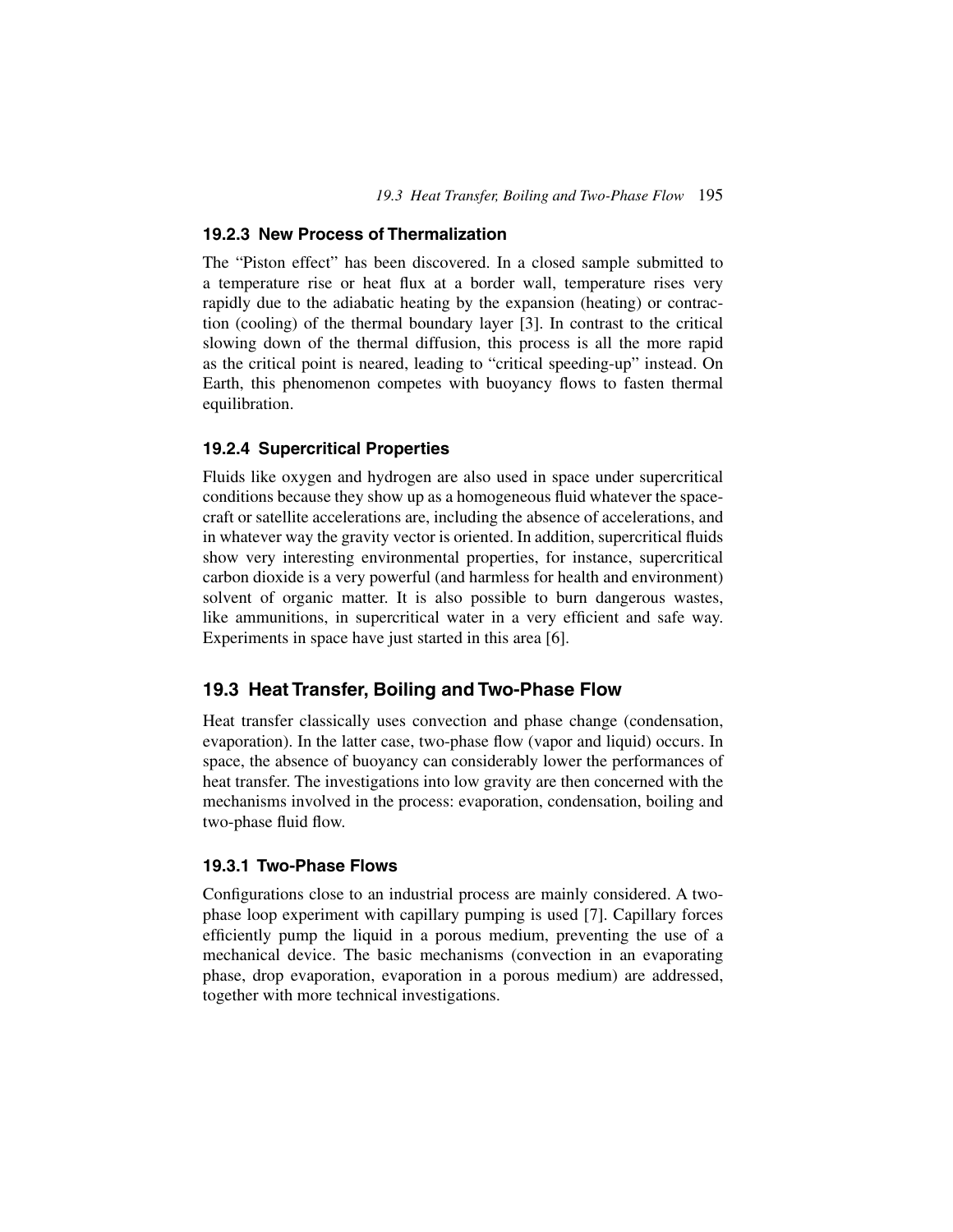

**Figure 19.1** Boiling and bubble spreading under zero gravity (SF6, MIR, 1999). (a):  $t = 0$ , no heat flux at the wall; (b): *t* = 11 s under heat flux, vapor spreads at the contact line location due to the recoil force (from Ref. [9]).

# **19.3.2 Boiling and Boiling Crisis**

Boiling is a highly efficient way to transfer heat. Although boiling has been studied extensively, a basic theory of boiling is still lacking, in particular concerning the phenomena very close to the heating surface. The efficiency of industrial heat exchangers increases with the heat flux. However, there is a limit called critical heat flux. It corresponds to a transition from nucleate boiling (boiling in its usual sense) to film boiling where the heater is covered by a quasi-continuous vapor film and the heat transfer efficiency drops sharply. This transition is called "burnout," "departure from nucleate boiling" or "boiling crisis".

Starting from low-gravity investigations (Figure 19.1), a vapor recoil mechanism for the boiling crisis has been proposed where a fluid molecule leaving the liquid interface causes a recoil force analogous to that created by the gas emitted by a rocket engine. At high enough heat flux, a growing bubble can forcefully push the liquid entirely away from the heating element. The evaporation is particularly strong in the vicinity of the contact line of a bubble, inside the superheated layer of the liquid [8].

# **19.4 Interfaces**

Interfaces play a key role in many areas of science and technology: evaporation, boiling, solidification, crystallization, combustion, foam and thin film drainage, thermocapillary motion, rheology of suspensions and emulsion stability. All these domains benefit from the low-gravity environment.

## **19.4.1 Liquid Bridges**

A liquid bridge is a volume of liquid that is surrounded by another fluid and is attached to more than one solid wall. The most studied bridge [10] is the cylindrical bridge spanning between two coaxial solid disks. Many works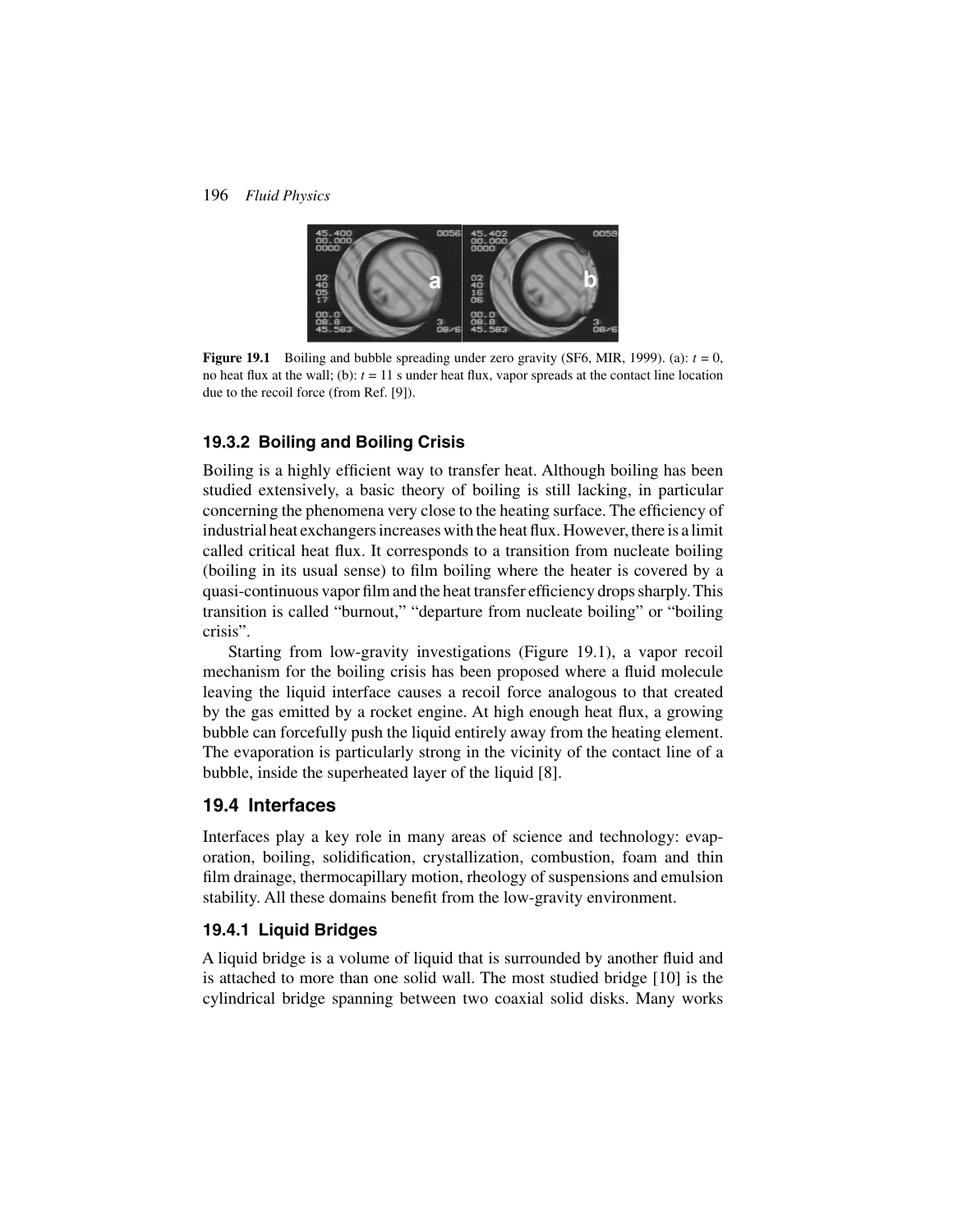have been devoted to statics (equilibrium shape and stability) and dynamics. In this aspect, one must consider the behavior without thermal effects (disk vibration, rotation, stretching), with thermal gradients (thermocapillary Marangoni flows), diffusion of species (solutal Marangoni flows), phase change (unidirectional solidification—floating zone process), electric and magnetic effects (shape stabilization, convection suppression) and reactive processes (cylindrical flames).

## **19.4.2 Marangoni Thermo-Solutal-Capillary Flows**

Capillary (Marangoni) flows develop when surface tension,  $\sigma$ , varies along the liquid–gas interface, from low surface tension region to high surface tension region [11]. The gradient of surface tension induces a surface flow that tends to drag the underlying bulk liquid with it. The gradient can be induced by a temperature difference, inducing a thermocapillary motion proportional to  $d\sigma/dT$ , or a difference in concentration, *c*, of a surface-active species. In this case, the motion is proportional to  $d\sigma/dc$ . The resulting flow velocity can be large, increasing or diminishing the buoyancy-induced flows on Earth.When liquid droplets or gas bubbles are submitted to a temperature or concentration gradient, the surface flow makes the drop or bubble move, often rapidly.

Such Marangoni flows appear naturally during phase transition where bubbles or drops migrate toward the hottest wall (if  $d\sigma/dT > 0$ ) and convective flows appear on a solid–liquid interface. This is why most of the studies have been performed in configurations close to encountered in material sciences, for example, in the molten zone crystallization process (liquid bridge). There is indeed a direct link between the quality of crystals and the flow properties in the liquid phase. Other investigations are classically concerned with an open tank where the free surface is submitted to a temperature gradient between two parallel rigid walls.

#### **19.4.3 Interfacial Transport**

The dynamics aspect of adsorption of soluble surface-active species (surfactants) benefits from the low-gravity environment [12]. Real-time measurements of liquid–liquid and gas–liquid surface tension give a better understanding of the very nature of the interfacial transport process, in particular diffusion in the bulk toward the interface, exchange of matter and dilatational rheology of the interface.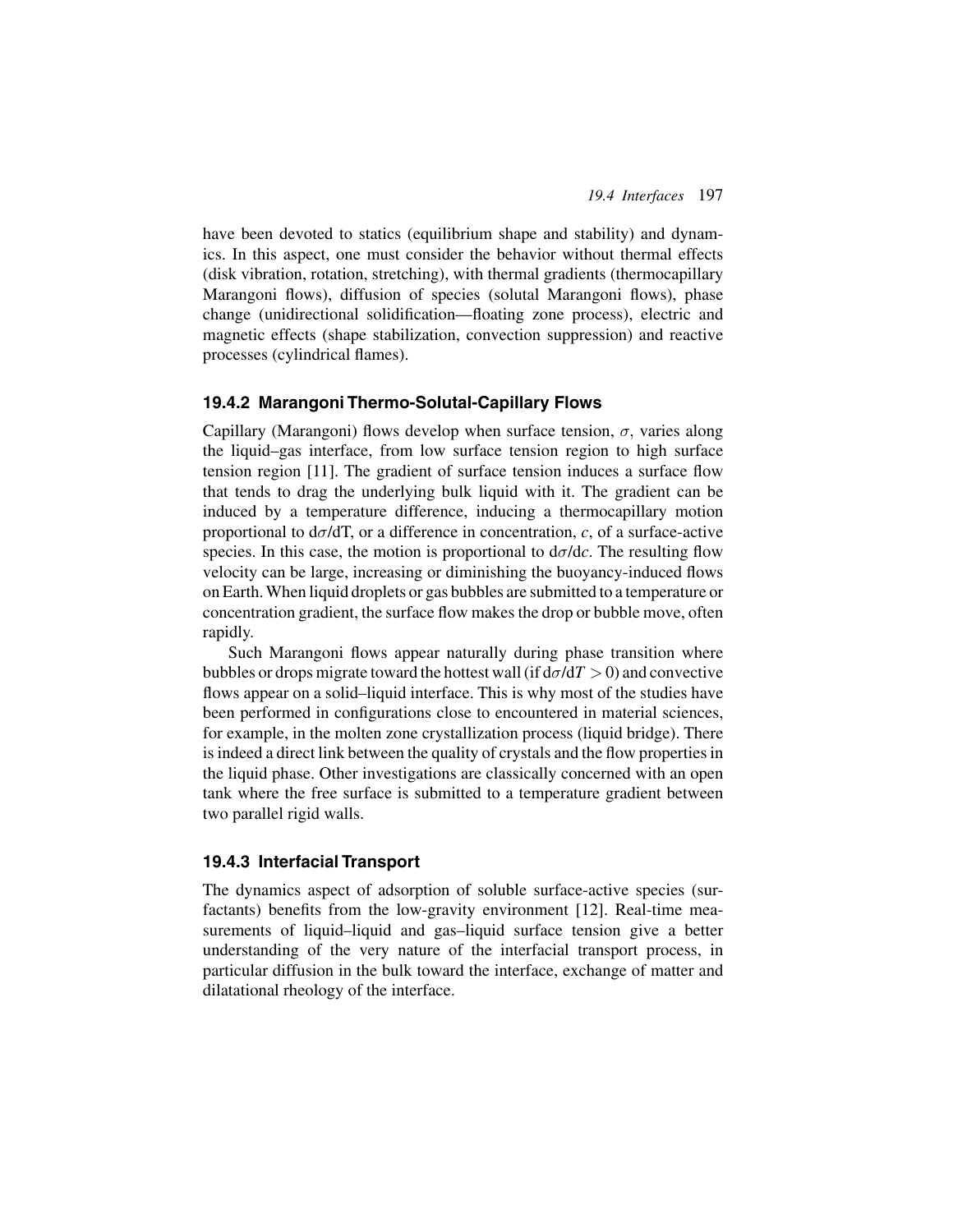## **19.4.4 Foams**

A liquid foam exhibits a cellular structure made up of gas bubbles surrounded by liquid. The latter is in the form of a thin film wherever two bubbles press tightly together. The foam is not entirely static, unless it has been solidified, for example, polystyrene or metallic foams. As long as the liquid component is present, the foam evolves under the action of three processes. (i) Drainage is the motion of liquid through the foam by gravity. An equilibrium with height is reached, with "dry" foam above and "wet" foam (more than 15% liquid fraction) near the underlying liquid. (ii) Coarsening is the increase with time of the bubble size. This process is due to the diffusion of gas through the thin film as induced by the pressure difference between gas and liquid. Smaller bubbles (larger pressure) are thus eliminated in favor of the larger bubbles (lower pressure). (iii) Rupture. Coarsening ends by the rupture of thin films that causes foam to collapse.

Low-gravity experiments have led to understand the wet foam properties [13]. Some of these experiments, in addition, addressed the quite difficult technology process of metallic foam fabrication without the additives that weaken the materials elaborated on Earth.

# **19.4.5 Emulsions**

Once vigorously shaken, immiscible liquids, like oil and vinegar or oil and water, form a dispersion of small droplets of one liquid in the other phase, that is, an emulsion. The control of the stability of emulsions is one of the most important problems in emulsion science and technology. The main factors are the following: (i) Aggregation. Different droplets of the dispersed phase aggregate in clusters. (ii) Coalescence. Two or more droplets at contact fuse together. (iii) Oswald ripening. The liquid in a small droplet diffuses to a neighboring larger droplet due to the pressure difference corresponding to the different radii of curvature. Although Brownian motion is effective to put very small drops into contact, it is mainly the gravitational forces that eventually "cream" to the surface or "settle" to the bottom.

Experiments in microgravity permit to remove the influence of gravitational forces and highlight the other destabilization causes as the dynamics of surfactant adsorption at the interface, the study of drop–drop interactions and the dynamics of phase inversion in model emulsions (from oil in water to water in oil). Experiments with metallic emulsions have shown that other processes than those described just above, like Marangoni effects, can destabilize emulsions [14].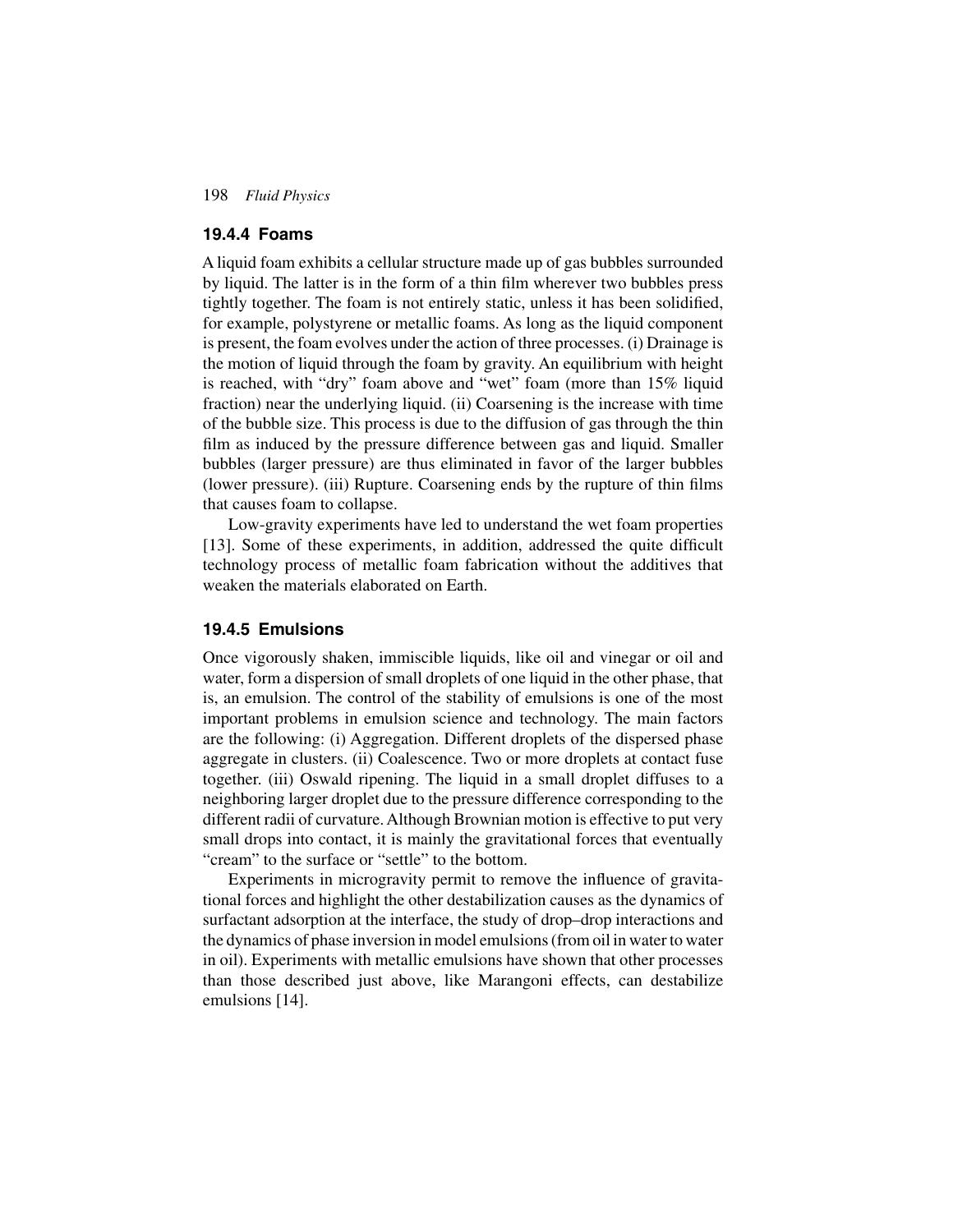#### **19.4.6 Giant Fluctuations of Dissolving Interfaces**

Large spatial fluctuations in concentration can take place during a free diffusion process, as the one occurring at the interface of liquids undergoing a mixing process [15]. Such fluctuations of concentration (and density) are due to a coupling between velocity and concentration fluctuations in the nonequilibrium state. As the amplitude of the fluctuations is limited by gravity, experiments indeed observe the fluctuations increase ("giant" fluctuations) when gravity is not present. The experiment is performed at the interface between two partially miscible liquids. The observation of such giant fluctuations influences other types of microgravity research, such as the growth of crystals.

# **19.5 Measurements of Diffusion Properties**

In the concept developed by Fick law, diffusion is the tendency of species to spread uniformly in solutions. For a binary liquid solution, a component is always diffusing from high to low concentration points. It is a slow process, for example, it lasts  $10^4$ – $10^5$  s to homogenize a solution over 1 cm length. When a temperature gradient is present, thermodiffusion—the "Soret effect"—takes place, with typical times on the order of diffusion. These long characteristic times mean that slow convection, as those encountered in Earth-bound measurements, can seriously perturbate the concentration field [16]. High-quality low-gravity measurements eliminate such disturbing motions inside the nonhomogeneous samples. Many experiments have been conducted in materials of scientific or industrial interest as molten salts, metallic alloys and organic mixtures. They led to values that are significantly lower than those measured on Earth, leading to discriminate between the many different complex theories that aim at predicting the diffusion behavior. Reliable data are also obtained for the computer industry (solidification, crystallization of materials) and oil companies (diffusion coefficient of crude oils).

# **19.6 Vibrational and Transient Effects**

Most experiments which are performed under space microgravity conditions are selected because of their sensitivity to gravity effects. They are thus also sensitive to acceleration variations that correspond to maneuvers, leading sometimes to unwanted sloshing motions and also to erratic or non-erratic vibrations ("g-jitters").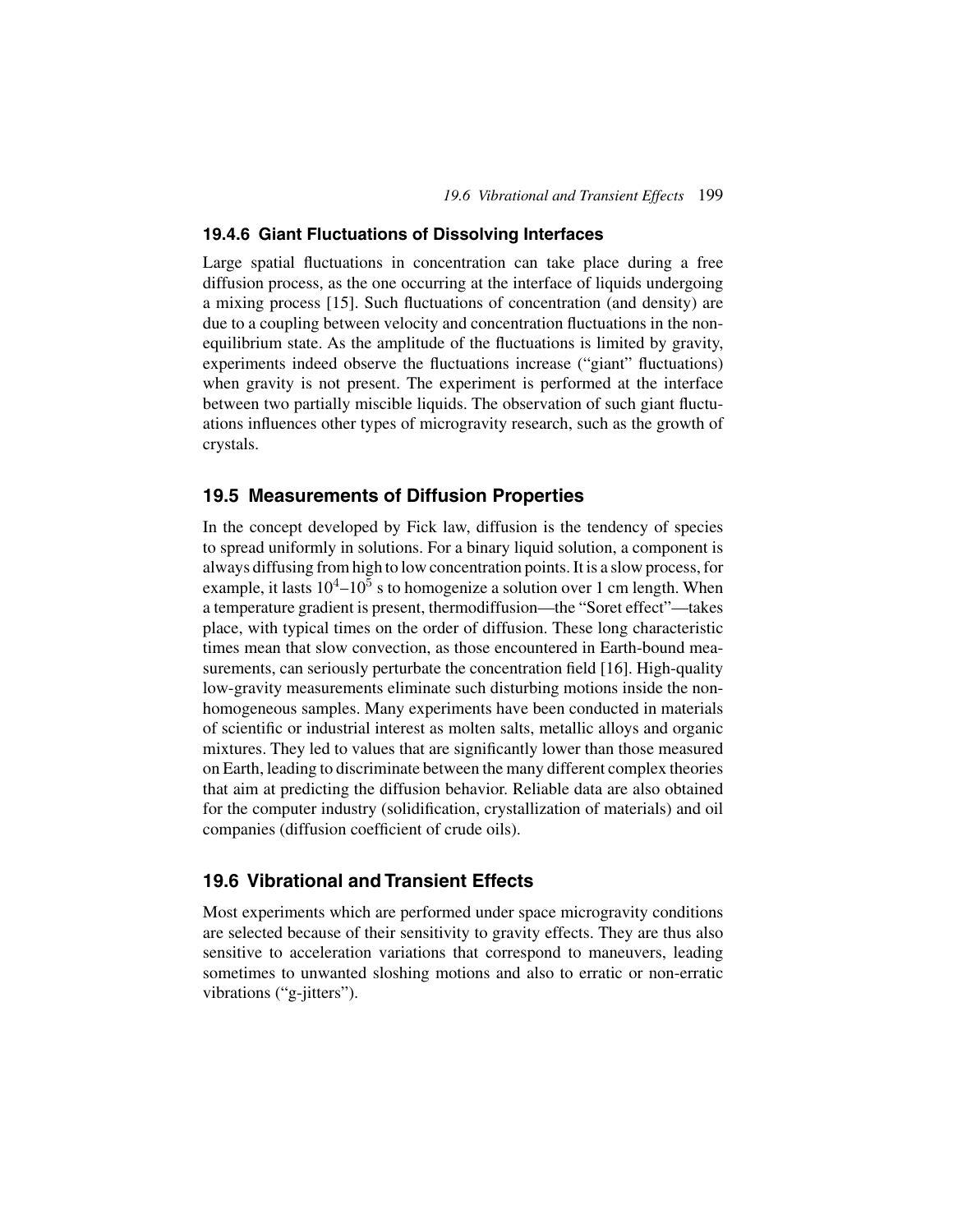# **19.6.1 Transient and Sloshing Motions**

During the cutoff or re-ignition phase of a spacecraft engine, or during the orbiting maneuvers of a satellite, the motion of two-phase fluids (e.g., oxygen and hydrogen in equilibrium with their vapor) in the reservoirs can exhibit severe sloshing motion that can even lead to stop the alimentation of the engines. The physics of the problem is complicated by the fact that the liquidfree surface is not simply flat. In addition, when the fluids and the solid mass are comparable in magnitude, the dynamics of the system are coupled [17]. Experiments to validate three-dimensional computational fluid dynamics simulation have been carried out mostly on model fluids, by using scaling with the Bond and Weber numbers, the main numbers involved in the problem. Only very few experiments were performed in real spacecrafts' tanks or with real cryogenic fluids (oxygen, hydrogen).

#### **19.6.2 Vibrational Effects**

Knowledge, prediction and minimization of vibration effects are often a necessity when dealing with the control of space experiments. Depending on the vibration amplitude and frequency, the density inhomogeneities (due to thermal gradients or vapor and liquid inclusions) tend to orientate parallel or perpendicular to the vibration direction. Vibrations applied to mechanical systems can induce destabilization or stabilization, depending on the characteristic features of the vibrations (frequency, amplitude) and the direction of vibration with respect to the density gradient orientation. Many equilibrium and non-equilibrium phenomena can then be affected by the presence of high-frequency vibrations.

Vibrations can easily provoke average motions in fluids with density inhomogeneities, counterbalancing or emphasizing the gravitational flows on Earth and inducing in space effects that are similar to those provoked by gravity. In particular, thermal instabilities similar to the one encountered on Earth, as the well-known Rayleigh–Bénard instabilities, can be induced by vibrations [18]. Vibrations can then be of interest for the management of fluids and can be considered as a mean to create an "artificial" gravity in space (see Chapter 15).

A number of investigations have been conducted under weightlessness during phase transition, especially near a vapor–liquid critical point [19]. Thermo-vibrational aspects have been the object of experiments with liquid and liquid solutions [20] to evaluate the effect of vibration on the Soret coefficients (thermodiffusion) and in homogeneous, supercritical fluids near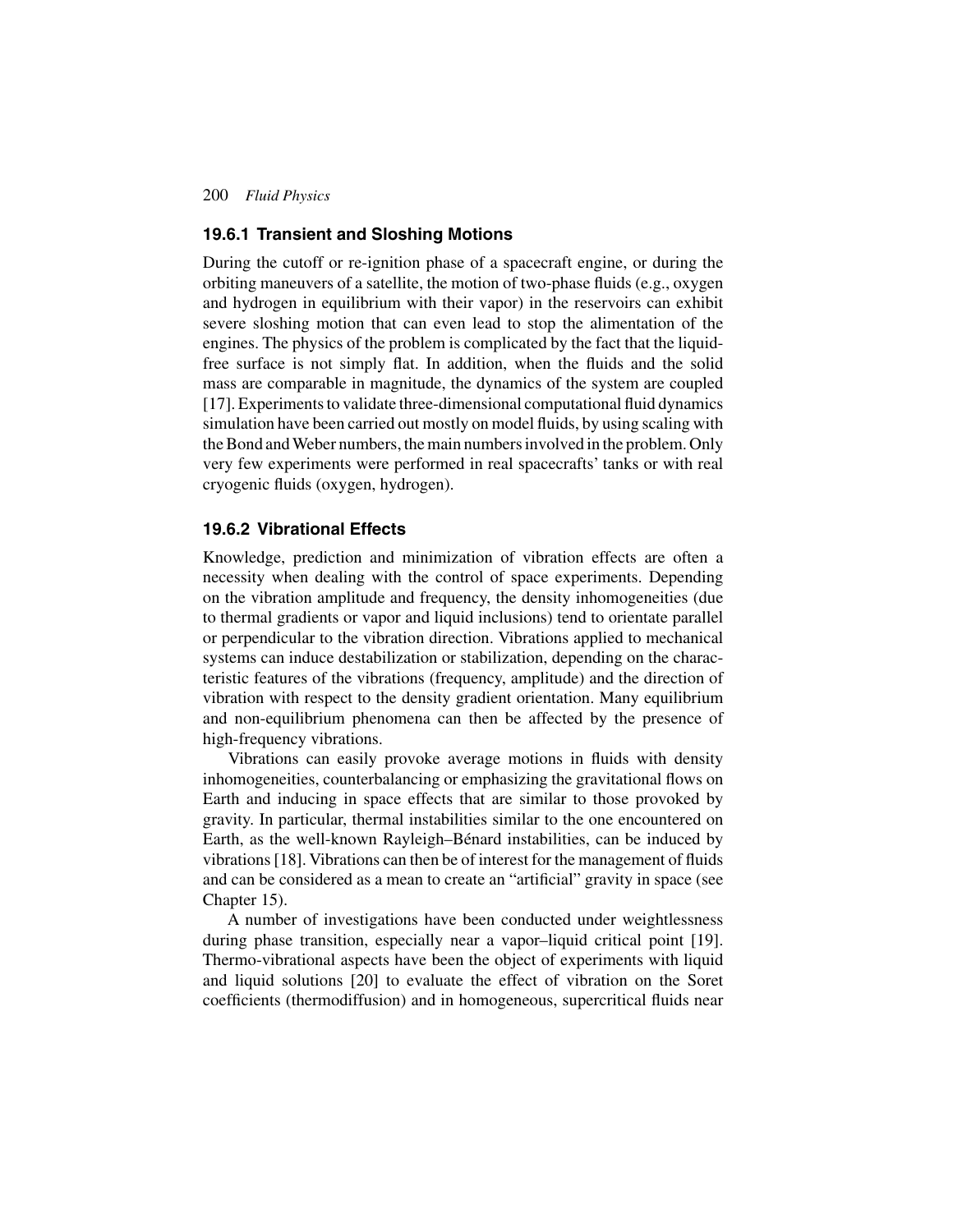their critical point where the effects are magnified. Experiments have also been conducted in material science (solidification). They all conclude that vibrations can induce large effects on fluid behavior.

# **19.7 Biofluids: Microfluidics of Biological Materials**

Although the basic constituents of a biological fluid, for example blood, are of the order of micrometers, gravity and its absence can deeply affect the behavior of biofluids [21]. The other length scales (diameter and length of the vessel) are indeed large. Investigations into weightlessness of vesicles, which are good models for blood cells, show that vesicles can undergo temporal oscillations under the influence of shear flow. These studies have also industry relevance as micron-sized particles that are very close to blood compounds (red blood cells, white blood cells) can be separated by a hydrodynamic focusing method (the so-called split technique). Microgravity environment is mandatory to improve the process.

# **References**

- [1] Monti, R. *Physics of Fluids in Microgravity*. London and New York: Taylor and Francis, 2001.
- [2] Seibert, G. *A World Without Gravity–Research in Space for Health and Industrial Processes*. Noordwijk: ESA Publication Division, 2001.
- [3] Zappoli, B., D. Beysens, and Y. Garrabos. "Heat Transfers and Related Effects in Supercritical Fluids." Dordrecht Heidelberg New-York London: Springer, 2015.
- [4] Barmatz M., and I. Hahn. "Critical Phenomena in Microgravity: Past, Present, and Future." *Review of Modern Physics* 79 (2007): 1–52.
- [5] Shen, B., and P. Zhang. "An Overview of Heat Transfer Near the Liquid-Gas Critical Point Under the Influence of the Piston Effect: Phenomena and Theory." *International Journal of Thermal Sciences* 71 (2013): 1–19.
- [6] Pont, G., S. Barde, B. Zappoli, Y. Garrabos, C. Lecoutre, D. Beysens, M. Hicks, U. Hegde, I. Hahn, N. Bergeon, B. Billia, R. Trivedi, and A. Karma. "DECLIC, now and tomorrow." *Proceedings of 64th International Astronautical Congress (IAC)*, Pékin, Chine, (23–27 Sept. 2013), IAC-13,A2,5,5,x19013.
- [7] Lebaigue, O., C. Colin, andA. Larue de Tournemine. "Forced Convection Boiling and Condensation of Ammonia in Microgravity." *Annals of [20]*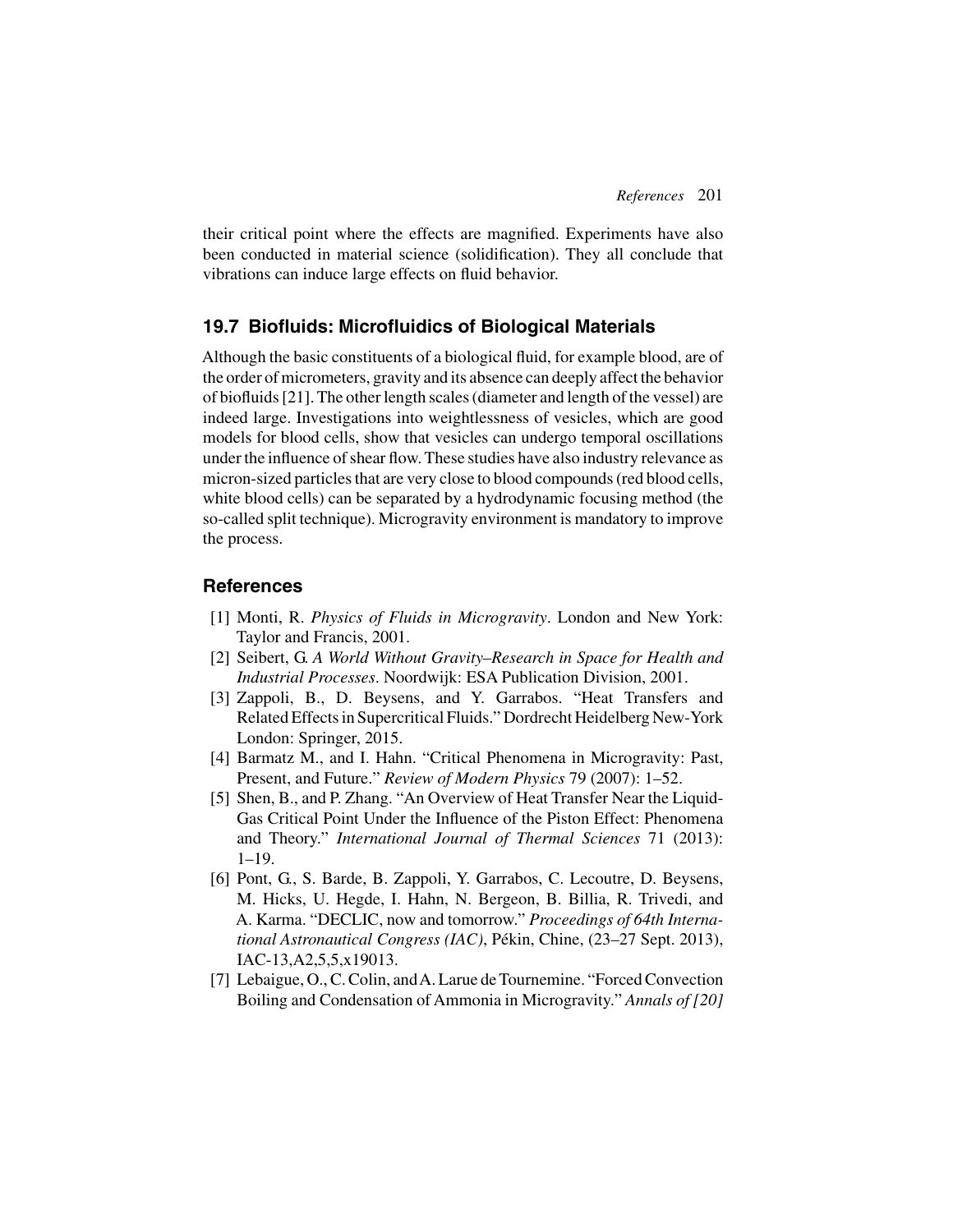*the Assembly for International Heat Transfer Conference* 13 (2006): 250–259.

- [8] Nikolayev, V.S., D. Chatain, Y. Garrabos, and D. Beysens. "Experimental Evidence of the Vapour Recoil Mechanism in the Boiling Crisis." *Physical Review Letters* 97 (2006): 184503-1–184503-4.
- [9] Garrabos, Y., C. Chabot, R. Wunenburger, J.-P. Delville, and D. Beysens. "Critical Boiling Phenomena Observed in Microgravity." *Journal de Chimie Physique* 96 (1999): 1066–1073.
- [10] Martinez, I., and J. Perales. "Mechanical behavior of liquid bridges in microgravity." In *Physics of Fluids in Microgravity*, edited by R. Monti, 21–45. London and New York: Taylor and Francis, 2001.
- [11] Castagnolo, D., and R. Monti. "Thermal Marangoni flows." In: *Physics of Fluids in Microgravity*, edited by R. Monti, 78–125, London and New York, NY: Taylor and Francis, 2001.
- [12] Passerone, A., L. Liggieri, and F. Ravera. "Interfacial Phenomena." In *Physics of Fluids in Microgravity*, edited by R. Monti, 46–77. London and New York: Taylor and Francis, 2001.
- [13] Saint-Jalmes, A., S. Marze, H. Ritacco, D. Langevin, S. Bail, J. Dubail, G. Roux, L. Guingot, L. Tosini, and P. Sung. "Diffusive Liquid Transport in Porous and Elastic Materials: The Case of Foams in Microgravity." *Physical Review Letters* 98 (2007): 058303-1–058303-4.
- [14] Miller, R., and L. Liggieri. *Interfacial Rheology*. Leiden: Brill, 2009.
- [15] Vailati, A., and M. Giglio. "Giant fluctuations in a free diffusion process." *Nature* 390 (1997): 262–265.
- [16] Van Vaerenbergh, S., and J.-C. Legros. In *Physics of Fluids in Microgravity*, edited by R. Monti, 178–216. London and New York: Taylor and Francis, 2001.
- [17] Vreeburg, J.P.B., andA.E.P. Veldman. "Transient and sloshing motions in an unsupported container." In *Physics of Fluids in Microgravity*, edited by R. Monti, 293–321. London and New York, NY: Taylor and Francis, 2001.
- [18] Gershuni, G.Z., D.V. Lyubimov, "Thermal Vibrational Convection." New York, NY: Wiley, 1998.
- [19] Beysens, D., D. Chatain, P. Evesque, and Y. Garrabos. "High Frequency Driven Capillary Flows Speed Up the Gas-Liquid Phase Transition in Zero-Gravity Conditions." *Physical Review letters* 95 (2005): 034502- 1–034502-4.